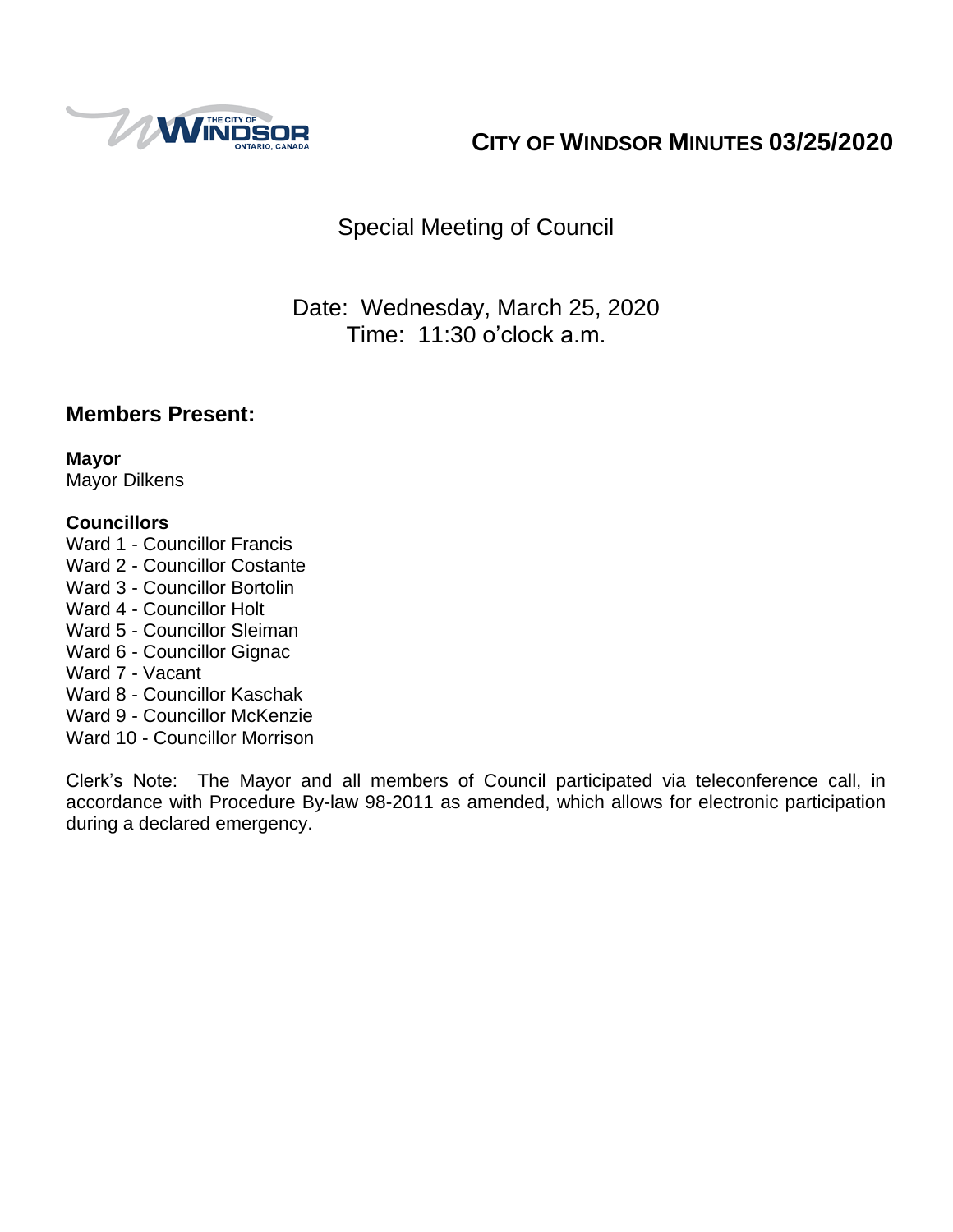### **1. ORDER OF BUSINESS**

**1.1. In the event of the absence of Mayor Dilkens, Councillor Gignac has been appointed Acting Mayor for the month of March, 2020 in accordance with By-Law 176-2018.**

# **2. CALL TO ORDER**

The Mayor calls the meeting to order at 1:10 o'clock p.m.

## **3. DISCLOSURE OF PECUNIARY INTEREST AND THE GENERAL NATURE THEREOF**

None disclosed.

# **4. COMMITTEE OF THE WHOLE**

Moved by: Councillor Costante Seconded by: Councillor Gignac

That Council do now rise and move into Committee of the Whole with the Mayor presiding for the purpose of dealing with:

- (a) hearing requests for deferrals, referrals and/or withdrawals of any items of business;
- (b) hearing presentations and delegations;
- (c) consideration of business items;
- (d) consideration of Committee reports:
	- (i) **Report of Special In-Camera Meeting or other Committee as may be held prior to Council** (if scheduled); and

(e) consideration of by-law 40-2020 and 41-2020. Carried.

# **9. REQUESTS FOR DEFERRALS, REFERRALS OR WITHDRAWALS**

None requested.

# **10. PRESENTATIONS AND DELEGATIONS**

None provided.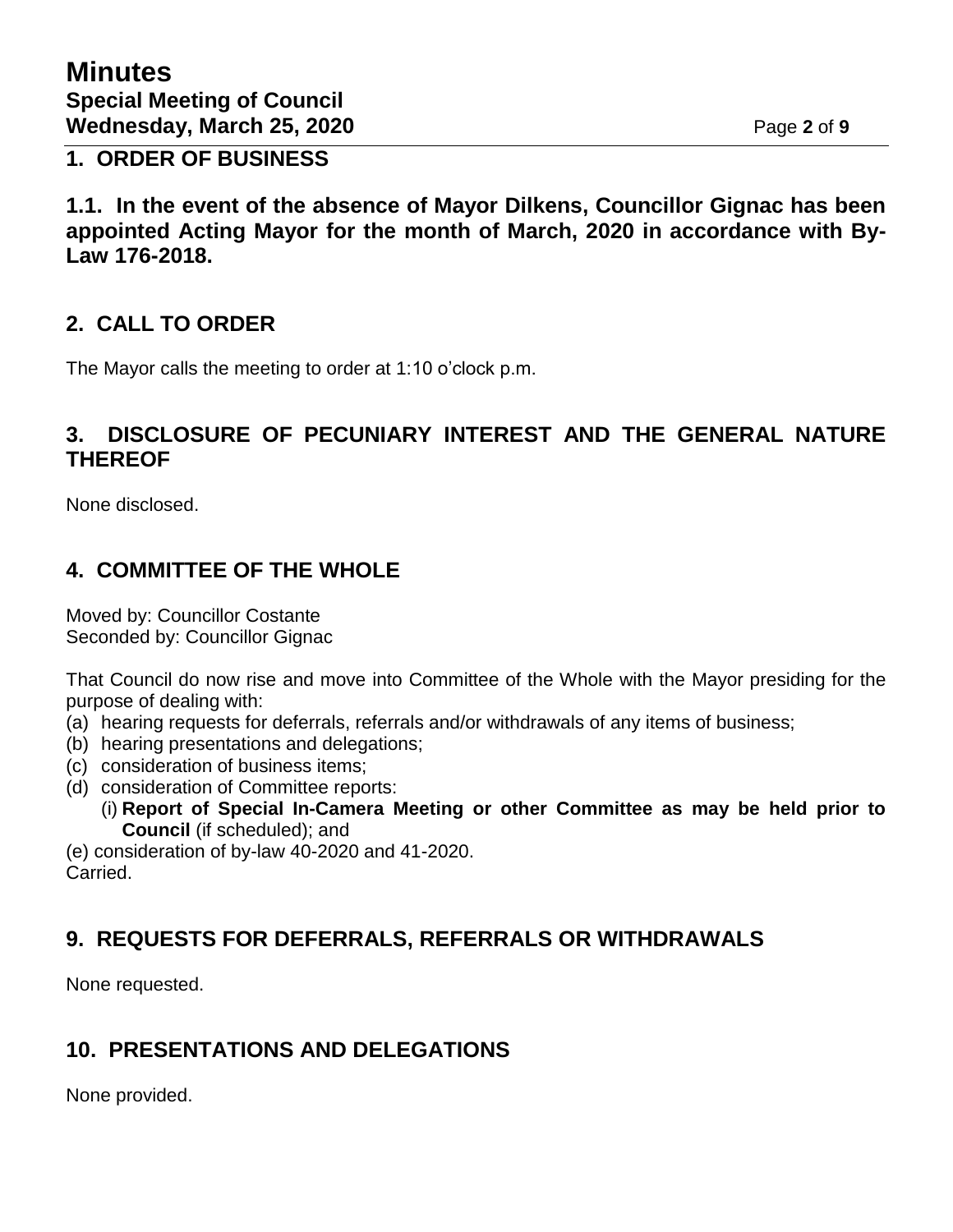## **11. REGULAR BUSINESS ITEMS**

### **11.1. Appointment of Acting Mayor for April 2020-City Wide**

Moved by: Councillor Bortolin Seconded by: Councillor Sleiman

Decision Number: CR124/2020

That Council **APPROVE** an amendment to By-law Number 176-2018 being a by-law to appoint members of Council to act as Mayor as follows:

That Councillor Gignac **BE ADDED** to the previously approved Acting Mayor roster for the month of April, 2020, in place of Irek Kusmierczyk, whose Ward 7 council seat was deemed vacant by Council on November 18, 2019 via CR580/2019; and further,

That the necessary amending by-law, attached as Appendix "A", **BE ENACTED**. Carried.

> Report Number: C 56/2020 Clerk's File: ACO2020

## **11.2. Application for a Cannabis Retail Store Authorization at 650 Division Road Unit 402 - Ward 9**

Moved by: Councillor Bortolin Seconded by: Councillor McKenzie

Decision Number: CR125/2020

That City Council **RECEIVE** the collected comments as requested through CR534/2019 for information; and,

That City Council **SUPPORT** the Retail Cannabis Application requested by Sessions Windsor regarding the site located at 650 Division Road Unit 402; and,

That City Council **DIRECT** the Chief Administrative Officer to **RETURN** their decision along with this report and Appendices A and B to the Alcohol and Gaming Commission of Ontario for consideration regarding the Retail Cannabis Application and for delivery to the Applicant, Sessions Windsor no later than March 30, 2020. Carried.

> Report Number: C 49/2020 Clerk's File: GP/13047

### **11.3. Lakeview Park Marina Dock Replacement Updates - Ward 7**

Moved by: Councillor Gignac Seconded by: Councillor Sleiman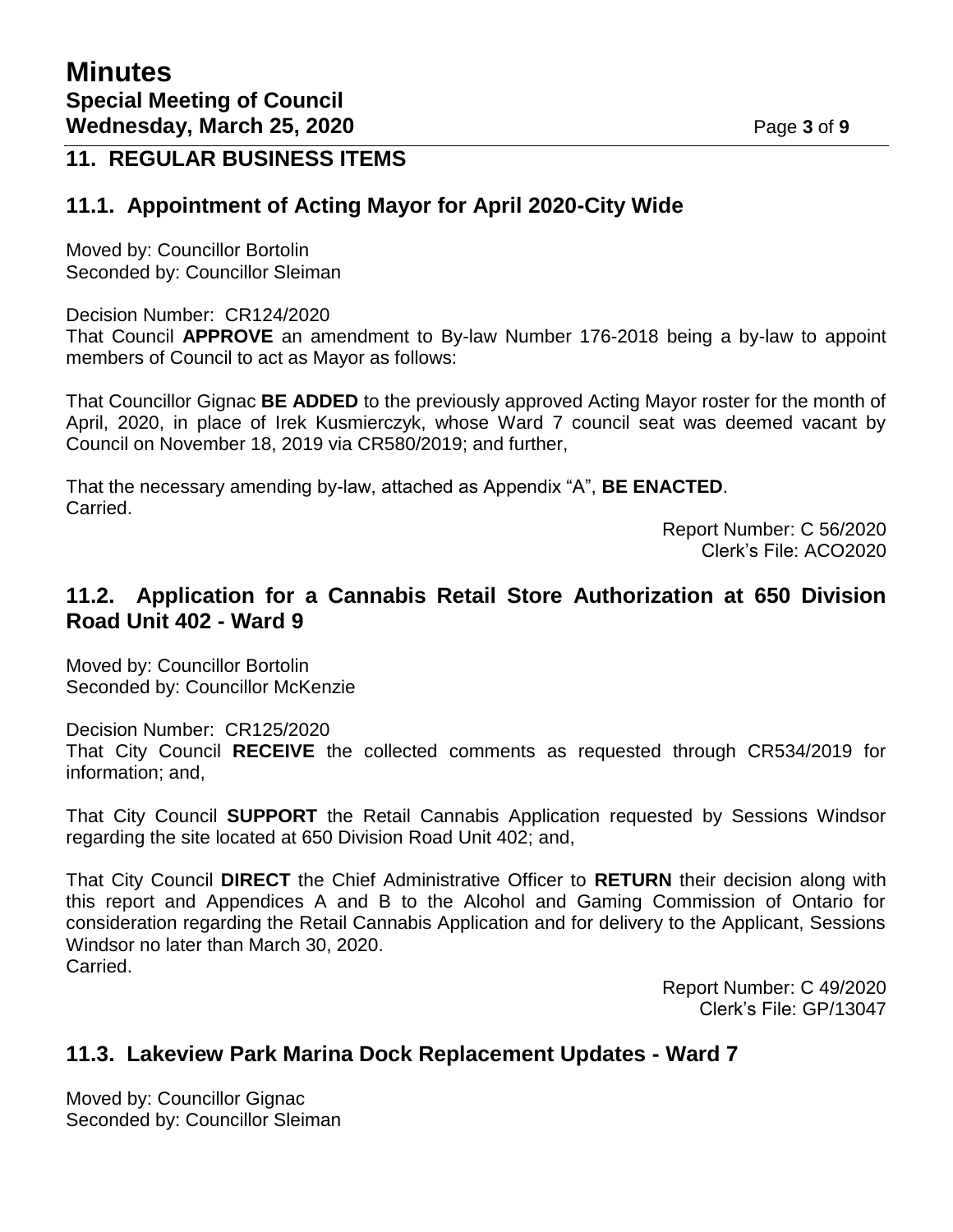# **Minutes Special Meeting of Council Wednesday, March 25, 2020** Page 4 of 9

Decision Number: CR126/2020 That City **RECIEVE** this report as information; and further**,**

That City Council **APPROVE** additional funding up to a maximum of \$480,000 to complete the installation of the docks and associated electrical work at Lakeview Park Marina; and,

That City Council **APPROVE** the use of any funding from the pending insurance claim, which falls above the amount that was already previously identified as funding for this project; and further,

That any remaining shortfall **BE FUNDED** from the Lakeview Park Marina Reserve, noting the reserve may be in a deficit for a period of time. Carried.

> Report Number: C 58/2020 Clerk's File: SW/13634

## **11.4. 2020 Property Tax Relief Measures**

Moved by: Councillor Holt Seconded by: Councillor Bortolin

Decision Number: CR127/2020

That City Council **APPROVE** the following measures with regards to the payment of property taxes:

- That the 3<sup>rd</sup> Instalment for the 2020 Interim Property Taxes **BE CHANGED** from April 15, 2020 to June 30, 2020; and,
- That all remaining pre-authorized payment withdrawals scheduled in the months of April, May and June **CONTINUE TO BE TAKEN** on the scheduled dates unless otherwise cancelled by the property owner; and,
- That all remaining post dated cheques for the April 15, 2020 instalment **WILL BE CASHED** unless otherwise cancelled by the property owner; and,
- That charges for Non-Sufficient Funds related to property tax payments **BE WAIVED** through the period ending June 30, 2020; and,
- That **THERE BE NO** late payment charges in either form, penalty and/or interest through the period ending June 30, 2020; and,

That the City Solicitor **AMEND** the 2020 Interim Property Tax By-law as necessary; and,

That administration **REPORT BACK** to Council in the first part of June to outline options related to property tax late charges and due dates for Councils consideration. Carried.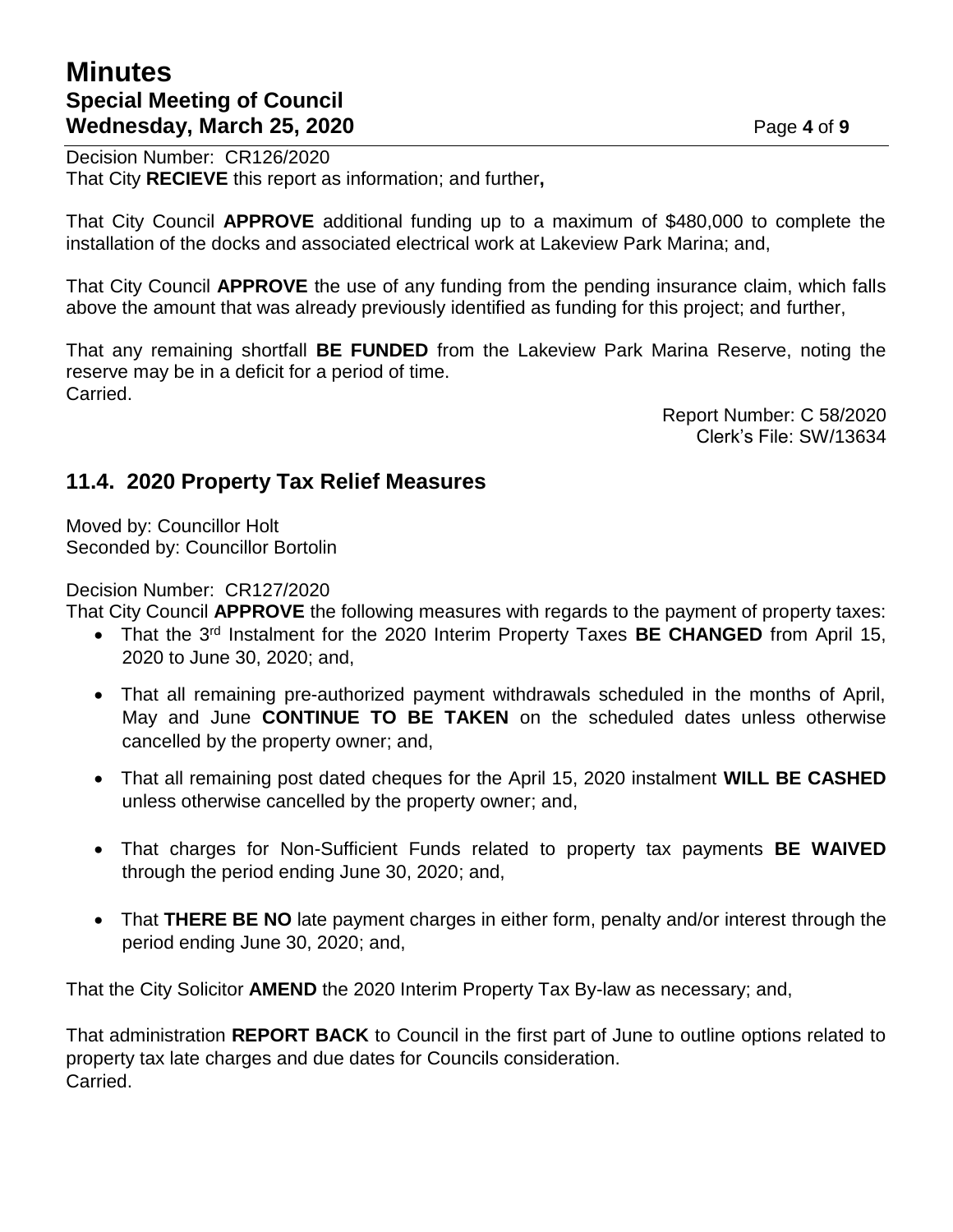# **Minutes Special Meeting of Council Wednesday, March 25, 2020 Page 5** of 9

At the request of Mayor Dilkens, a recorded vote is taken by the Deputy City Clerk.

Aye votes: Councillors Francis, Costante, Bortolin, Holt, Sleiman, Gignac, Kaschak, McKenzie, Morrison and Mayor Dilkens. Nay votes: None. Absent: None. Abstain: None.

Report Number: C 57/2020 Clerk's File: AF2020

# **12. CONSIDERATION OF COMMITTEE REPORTS**

## **12.1. (i) Report of the Special In-Camera meeting or other Committee as may be held prior to Council**

Moved by: Councillor Bortolin Seconded by: Councillor Holt

Decision Number: CR128/2020 That the report of the In Camera meeting held March 25, 2020 **BE ADOPTED** as presented. Carried.

Clerk's File: ACO2020

## **13. BY-LAWS (First and Second Readings)**

Moved by: Councillor McKenzie Seconded by: Councillor Morrison

That the following By-laws No. 40-2020 and 41-2020 be introduced and read a first and second time:

**40-2020** A BY-LAW TO AMEND BY-LAW 176-2018, BEING A BY-LAW TO APPOINT MEMBERS OF COUNCIL TO ACT AS Mayor authorized by C 56/2020 March 25, 2020.

**41-2020** A BY-LAW TO CONFIRM PROCEEDINGS OF THE COUNCIL OF THE CORPORATION OF THE CITY OF WINDSOR AT ITS SPECIAL MEETING HELD ON THE 25TH DAY OF MARCH, 2020.

Carried.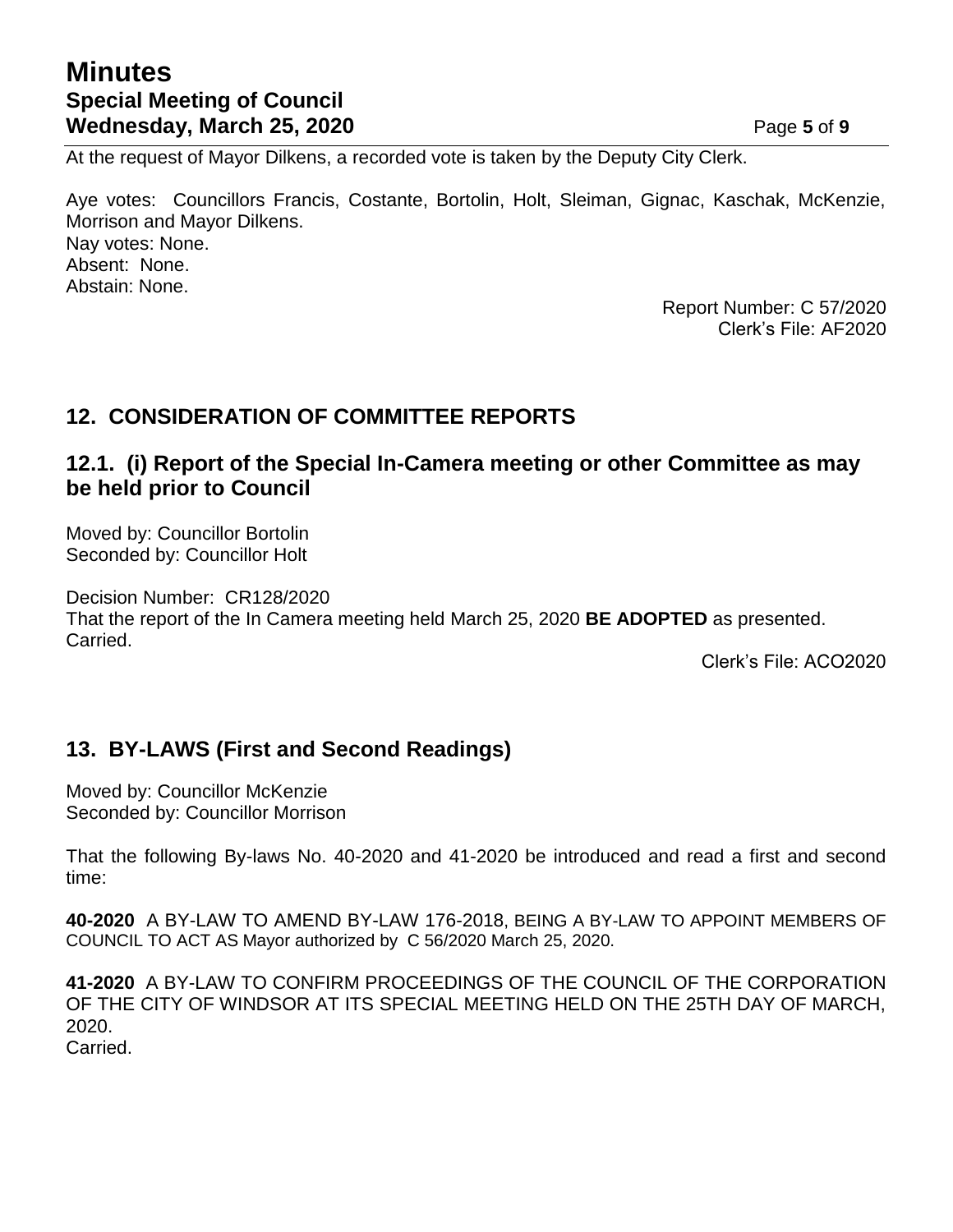## **14. MOVE BACK INTO FORMAL SESSION**

Moved by: Councillor Sleiman Seconded by: Councillor Kaschak

That the Committee of the Whole does now rise and report to Council respecting the business items considered by the Committee:

- 1) Items Deferred Items Referred
- 2) Consideration of the Balance of Business Items (as amended)
- 3) Committee Reports (as presented)
- 4) By-laws given first and second readings

Carried.

# **15. THIRD AND FINAL READING OF THE BY-LAWS**

Moved by: Councillor Francis Seconded by: Councillor Holt

That By-laws No. 40-2020 and 41-2020 having been read a first and second time be now read a third time and finally passed and that the Mayor and Clerk **BE AUTHORIZED** to sign and seal the same notwithstanding any contrary provision of the Council. Carried.

# **16. ADJOURNMENT**

Moved by: Councillor Gignac Seconded by: Councillor McKenzie

That this Council meeting stand adjourned until the next regular meeting of Council or at the call of the Mayor. Carried.

Accordingly, the meeting is adjourned at 1:25 o'clock p.m.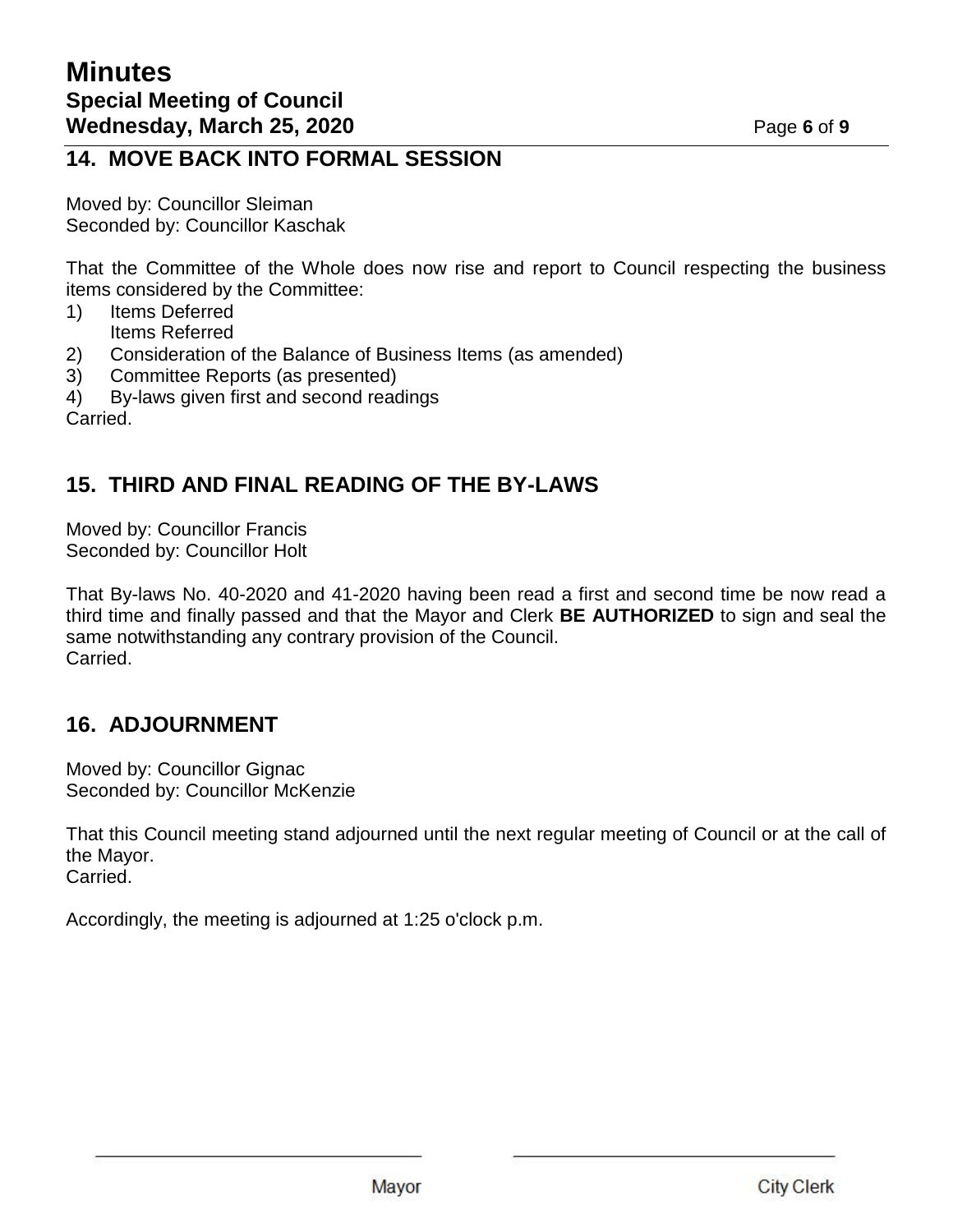Adopted by Council at its meeting held March 25, 2020 (CR128/2020) SV/bm

#### **SPECIAL MEETING OF COUNCIL – IN CAMERA March 25, 2020**

#### **Meeting called to order at: 11:31 a.m.**

#### **Members in Attendance:**

Mayor D. Dilkens (by phone) Councillor F. Francis Councillor F. Costante (by phone) Councillor C. Holt Councillor R. Bortolin Councillor G. Kaschak Councillor J. Gignac Councillor K. McKenzie Councillor J. Morrison Councillor E. Sleiman

#### **Also in attendance:**

- O. Colucci, Chief Administrative Officer
- J. Payne, Community Development and Health Commissioner and Corporate Leader Social Development, Health, Recreation and Culture
- M. Winterton, City Engineer and Corporate Leader Environmental Protection and **Transportation**
- J. Mancina, Chief Financial Officer/City Treasurer and Corporate Leader Finance and **Technology**
- S. Askin-Hager, City Solicitor and Corporate Leader Economic Development and Public **Safety**
- J. Wilson, Corporate Leader, Parks, Facilities, Recreation and Culture
- S. Vlachodimos, Deputy Clerk
- Dr. W. Ahmed, Medical Officer of Health (Item 2) (by phone)
- A. Teliszewsky, Mayor's Chief of Staff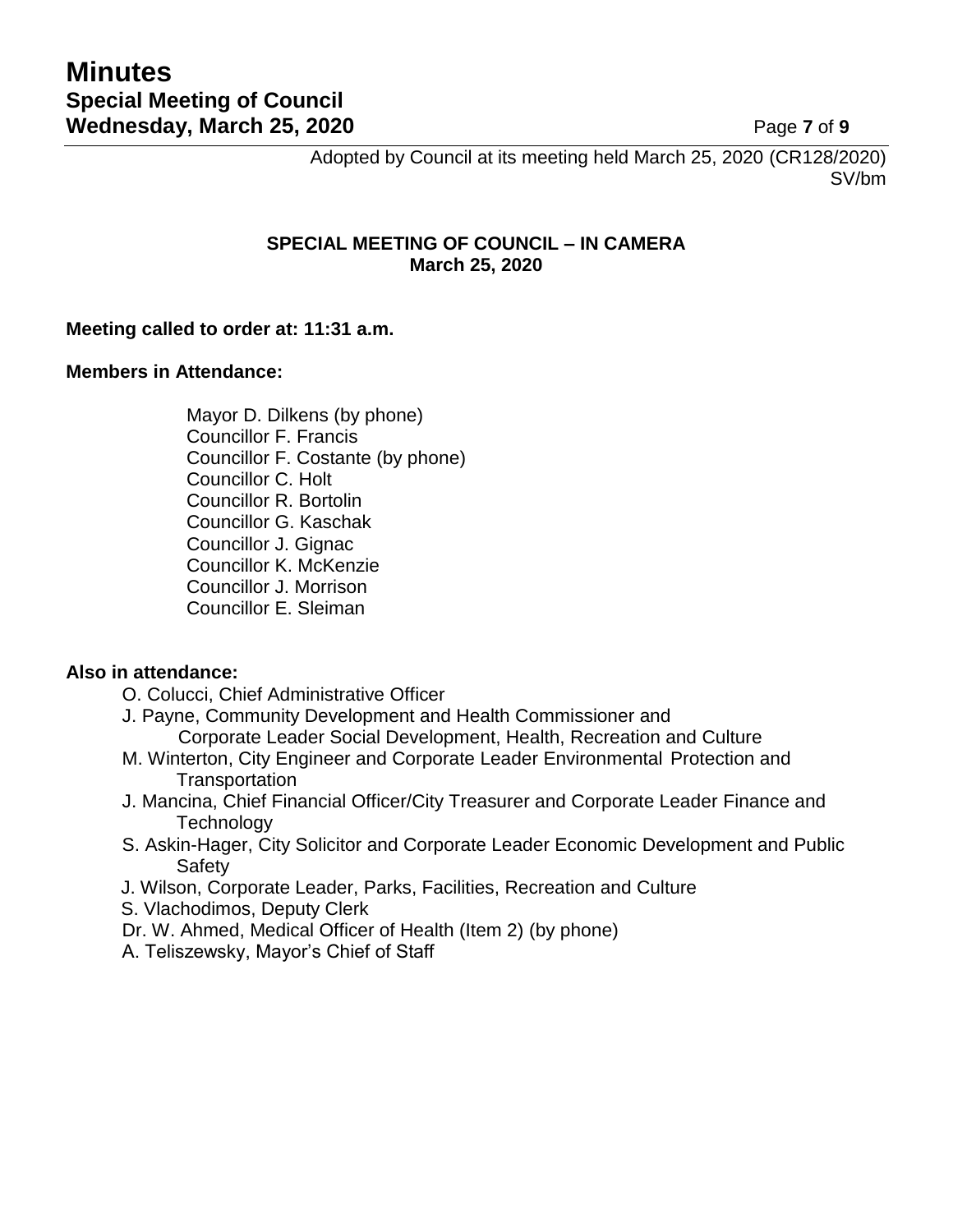# **Minutes Special Meeting of Council Wednesday, March 25, 2020 Page 8** of 9

**Verbal Motion is presented by Councillor Gignac, seconded by Councillor Francis, to move in Camera for discussion of the following item(s):**

| <u>Item</u><br><u>No.</u> | <b>Subject</b>                                       | Section -<br><b>Pursuant to</b><br><b>Municipal Act,</b><br>2001, as amended |
|---------------------------|------------------------------------------------------|------------------------------------------------------------------------------|
|                           | Property matter – proposed lease                     | 239(2)(c)                                                                    |
| 2.                        | Property/Personal matter – update – verbal<br>report | 239(2)(a)(b)(k)                                                              |

**Motion Carried.**

#### **Declarations of Pecuniary Interest:**

None declared.

**Discussion on the items of business. (Item 1 and 2)**

**Verbal Motion is presented by Councillor Holt, seconded by Councillor Kaschak, to move back into public session.**

**Motion Carried.**

**Moved by Councillor Sleiman, seconded by Councillor Bortolin,**

**THAT the Clerk BE DIRECTED to transmit the recommendation(s) contained in the report(s) discussed at the In-Camera Council Meeting held March 25, 2020 directly to Council for consideration at the next Regular Meeting.**

1. That the recommendation contained in the in-camera report from the Senior Economic Development Officer respecting a property matter – proposed lease **BE APPROVED**. **Councillors Holt and Bortolin voting nay.**

2. That the verbal update from Dr. W. Ahmed respecting a property/personal matter **BE RECEIVED FOR INFORMATION**.

**Motion Carried.**